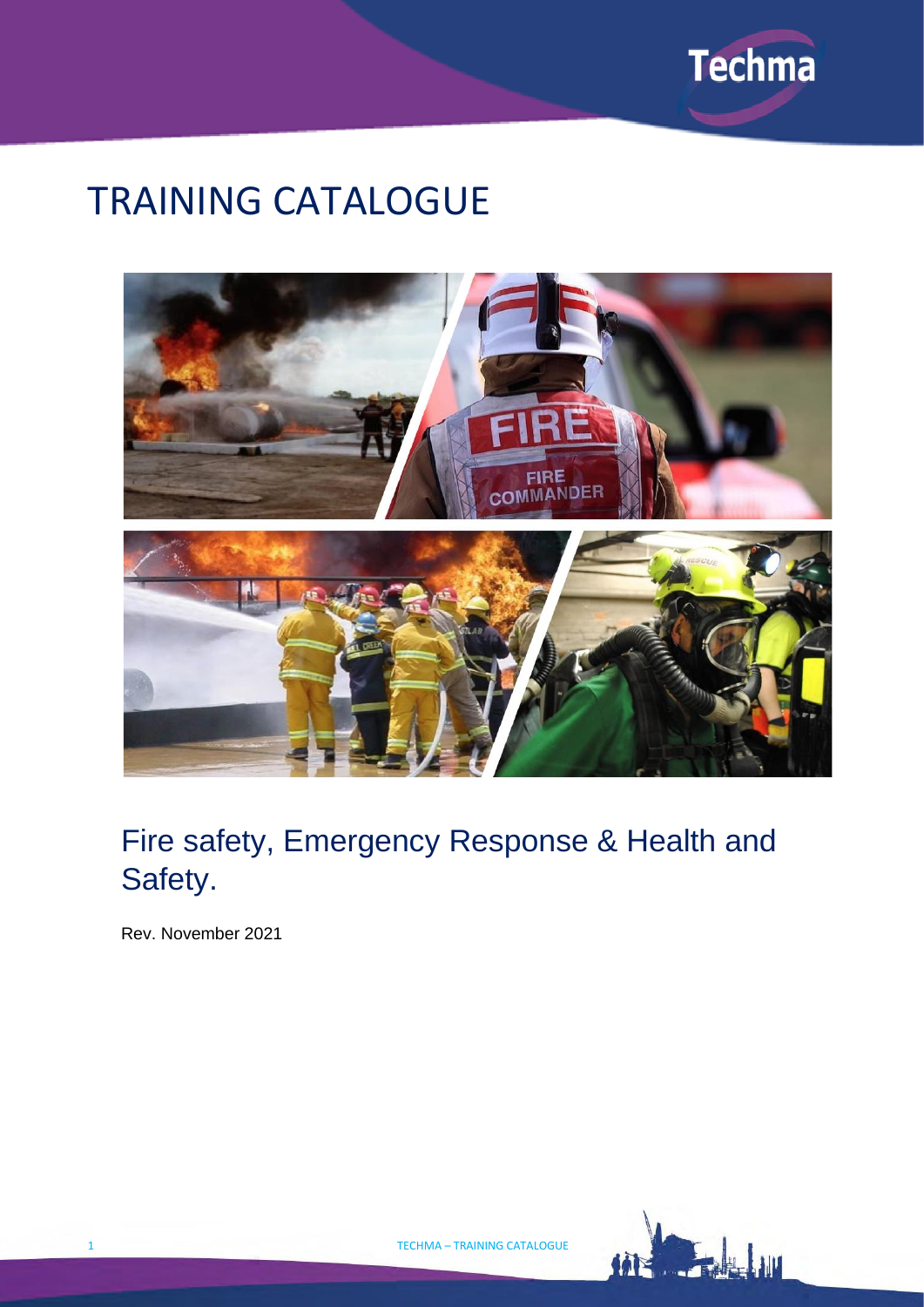

# **INTRODUCTION**

Techma FZCO, is a Dubai based company, owned by the **[IOTA Group](http://www.iota-group.com/)**, an independent Swiss company. Techma is building its reputation by providing high quality services, including.

- Fire Service Emergency Response Training
- Health and Safety Training
- Emergency Response Team personnel provision, training, and management.

Techma has a cadre of experienced Instructors and Associate Tutors who have delivered training and consultancy services throughout the world, including fire services within Iran, the Civil Defence organisations in Dubai and Abu Dhabi and the oil industry of Kuwait, Iraq, Iran, and Saudi Arabia.

With their senior fire service management experience, Techma is ideally positioned to manage the Emergency Response for organisations, which they currently do for the Gazprom plant in Badra, Iraq and are seeking to broaden this branch of activity. In providing Emergency Response and Disaster Management, Techma can produce a holistic solution, designing the response capability, developing and providing the complete personnel profile whilst removing the burden from an organisation.

Techma consultancy capability has provided advice and technical knowledge in the design and build of training centres in Tehran, the United States and Argentina. They have also provided, and overseen improvement plans for the training facilities in Dubai, the UK and Kuwait.

The consultancy offered extends to include Training Needs Analysis, assisting organisations to operate economically and efficiently; designing, testing, and providing the maintenance of business continuity; disaster management and emergency plans; identifying the goals and objectives for the emergency response plan and defining the emergency response team's actions at an emergency.

Techma has offices in Iraq, Al Takamul, and secure links to our agents in Iran, which supports the operations in country.

Techma is also the preferred training provider for the soon to be opened Der Mond Academy in Dakar, Senegal.

Techma is proud of its accreditation that has been secured from a variety of worldrenowned Awarding Bodies. This ensures that all our training is delivered to a high standard and that any certification issued, is recognised world-wide.

English is the language used for most of the training delivery, but it is possible to deliver courses in French and Arabic. Where other languages are not permitted by the Awarding Bodies, and English is not the first language of the candidates, it is possible to deliver our courses through an interpreter.

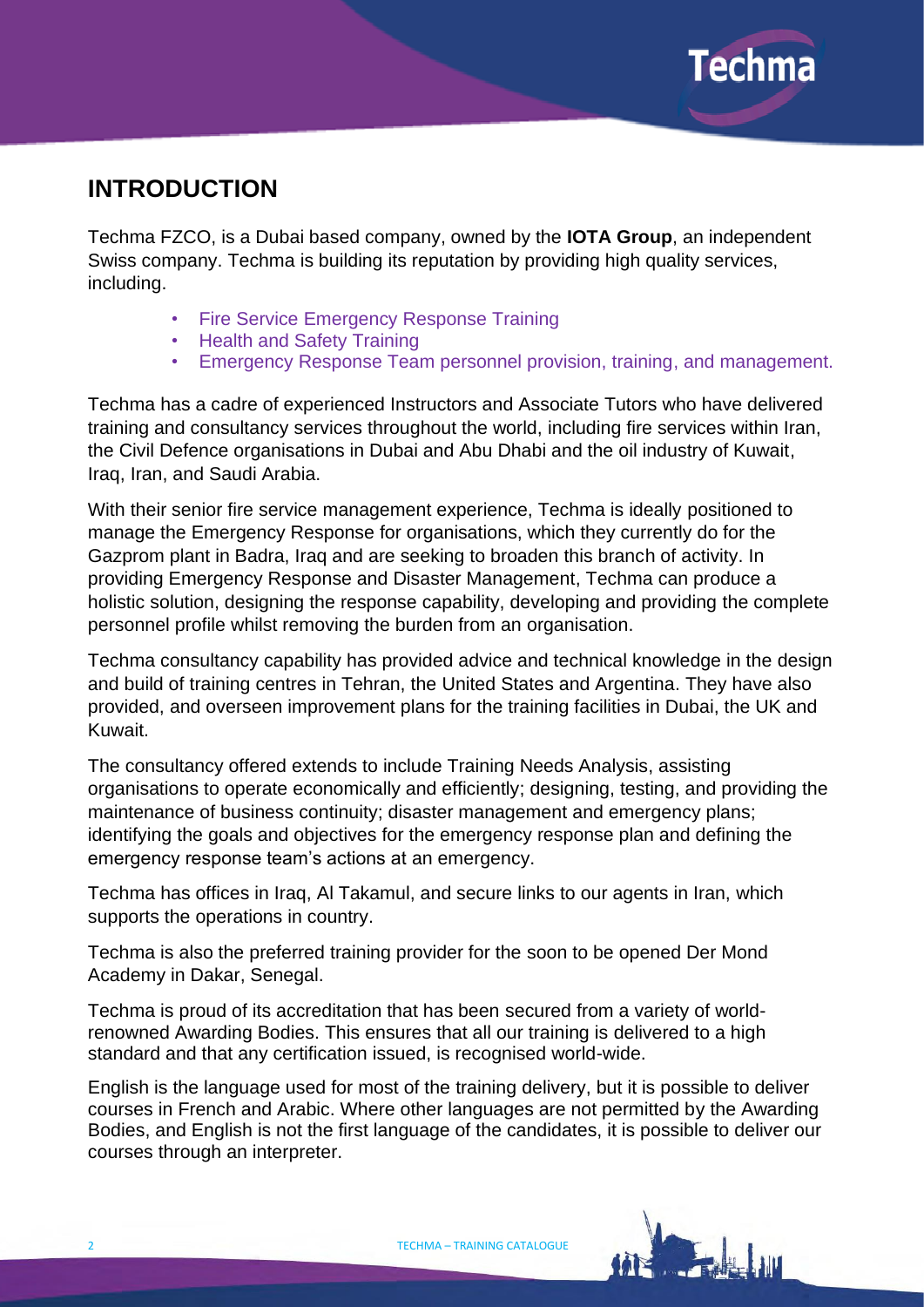

# **OUR ACCREDITATIONS**

| nebosh<br><b>Accredited Centre</b><br>1115 | NEBOSH (National Examination Board in Occupational Safety and<br>Health) is a UK-based independent awarding body delivering globally<br>recognised vocational qualifications in Health, Safety & Environmental<br>Practice and Management. Techma is accredited by NEBOSH to<br>deliver the Health and Safety at Work qualification and the International<br>Technical Certificate in Oil and Gas Occupational Safety.                                                                                                        |
|--------------------------------------------|-------------------------------------------------------------------------------------------------------------------------------------------------------------------------------------------------------------------------------------------------------------------------------------------------------------------------------------------------------------------------------------------------------------------------------------------------------------------------------------------------------------------------------|
| <b>JOIFF</b>                               | JOIFF (Joint Oil Industry Fire Forum) is an international Awarding Body<br>that focuses primarily on the prerequisite that training providers are<br>'current' and work to 'industry best practice'. Techma is accredited by<br>JOIFF to deliver the H2S Awareness Course, the Hazardous Materials<br>Awareness course, a five-day Train the Trainer course and a ten-day<br><b>Incident Command and Control course</b>                                                                                                       |
| iosh                                       | IOSH (Institution of Occupational Safety and Health) is the Chartered<br>body for Health and Safety professionals. It is the world's biggest<br>professional health and safety membership organisation, the voice of<br>the profession that campaigns on issues that affect millions of working<br>people. Techma is approved by IOSH to deliver the IOSH Working<br>Safely, the IOSH Managing Safely, the IOSH Environment for<br>Business, the IOSH Fire Safety Awareness and the IOSH Fire Safety<br>for Managers courses. |
| E.                                         | Since 1940, IADC (International Association of Drilling Contractors)<br>has exclusively represented the worldwide oil and gas drilling industry.<br>Membership is open to any company involved in oil and gas<br>exploration, drilling or production, well servicing, oilfield manufacturing<br>or other rig-site services. Techma is accredited to deliver the IADC Rig<br>Pass course.                                                                                                                                      |
| <b>NFPA</b> ®                              | Founded in 1896, NFPA (National Fire Protection Association) is a<br>global, non-profit organization devoted to eliminating death, injury,<br>property and economic loss due to fire and related hazards. The<br>association delivers information and knowledge through more than 300<br>consensus codes and standards, research, training, education,<br>outreach and advocacy; and by partnering with others who share an<br>interest in furthering the NFPA mission.                                                       |
|                                            | Highfield is the UK and Middle East's leading supplier of compliance<br>qualifications and e-learning. The company employs around 250 staff<br>members, offers over 250 individual qualifications and each year its<br>training materials are used by over 2,000,000 learners around the<br>world. It also works with some of the world's most recognisable<br>companies, including Marks and Spencer, Kraft Foods, John Lewis,<br><b>Premier Foods and Emirates.</b>                                                         |

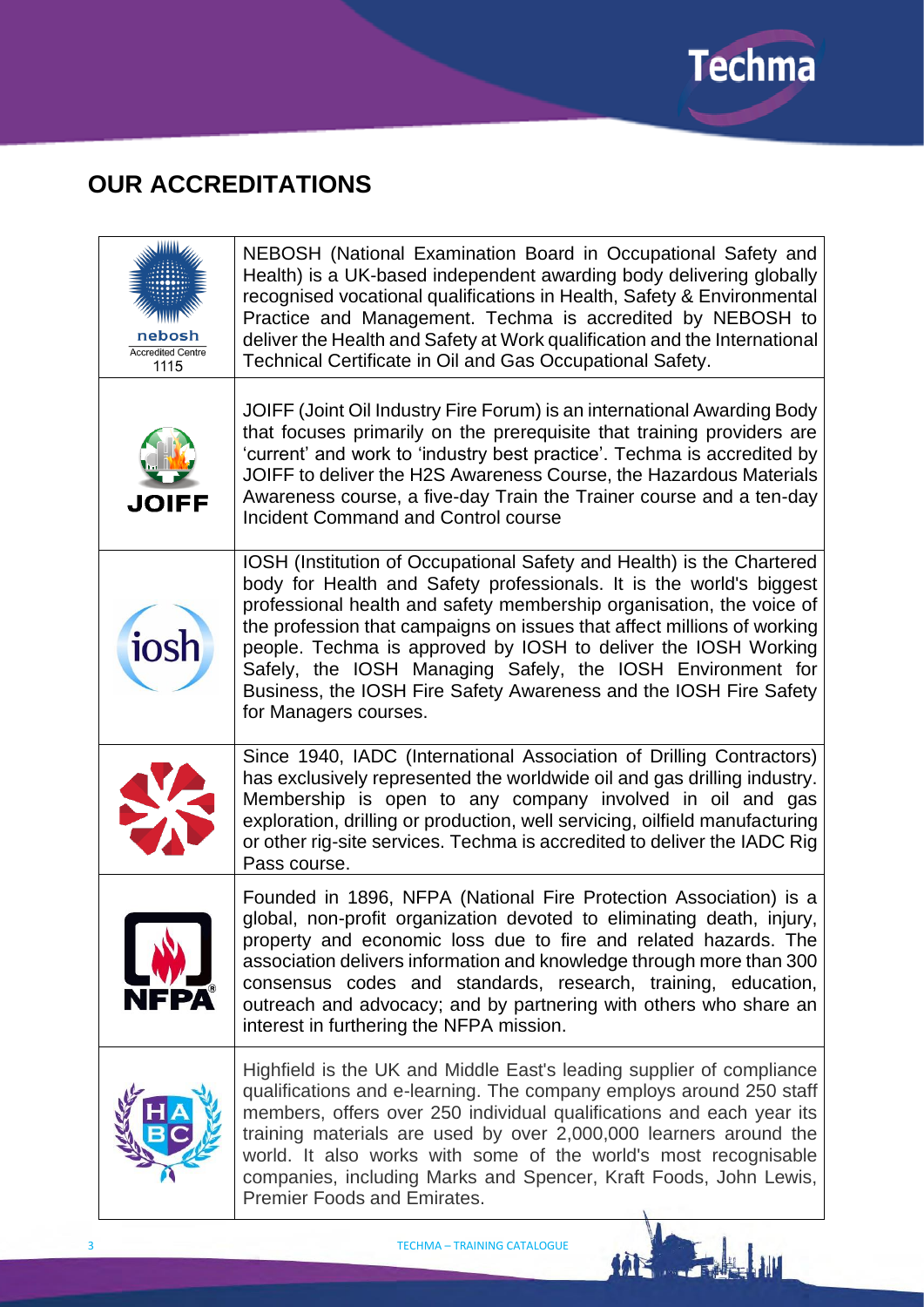

# **TRAINING COURSES**

# **I. EMERGENCY RESPONSE & RESCUE**

- H2S Awareness
- Confined Space Working and Casualty Extrication.
- Fire Team Member
- Fire Team leader
- Train the Trainer
- Incident Command and Control course
- Hazardous Materials Awareness course
- Standard Operating Procedures and Risk Assessment Course
- Firefighting and Rescue in High Rise Buildings
- Hazardous Materials Command Course
- Fire Safety Foundation Course
- International Recruit Development Course
- Working at Height course.

# **II. FIRE SAFETY & DEVELOPMENT**

- Fire Safety Risk Assessment
- Fire Safety Foundation
- Fire Safety Foundation Practice

# **III. CONSTRUCTION SAFETY**

- Site induction
- IOSH Working Safely
- Construction Safety
- NEBOSH Health and Safety at Work
- National Certificate in Construction Health & Safety
- IOSH Managing Safely

# **IV. HOTELS & LIGHT INDUSTRY**

- Fire Warden
- Fire Marshall
- Basic Fire Awareness

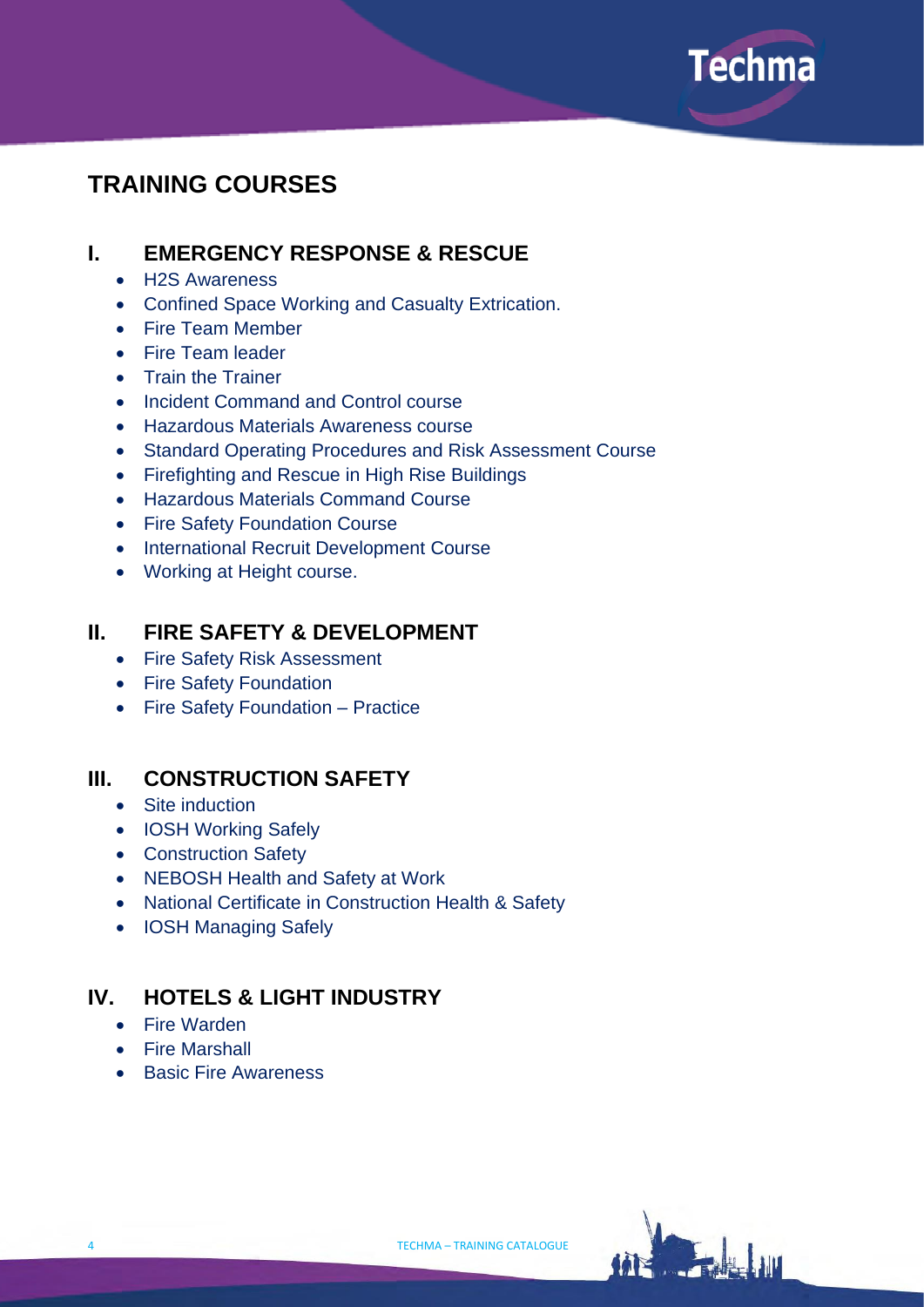

# **TRAINING COURSES**

# **V. HEALTH & SAFETY**

- NEBOSH Health and Safety at Work
- NEBOSH International General Certificate in Occupational Safety & health
- NEBOSH Technical Certificate in Oil and Gas Operational Safety
- NEBOSH Certificate in Process Safety Management.
- IOSH Managing Safely
- IOSH Environment for Business
- IOSH Fire Safety Awareness
- IOSH Working Safely
- IOSH Fire Safety for Managers
- Health and Safety Awareness
- Risk Assessment
- Introduction to Health and Safety
- Manual Handling
- Permit to Work
- HABC Level 1 Award in the Principles of Fire Safety Awareness
- HABC Level 2 Award in the Principles of Fire Safety Awareness
- HABC Level 1 International Award in Health and Safety Awareness.
- HABC Level 1 International Award in the Principles of Health and Safety in the Workplace.
- HABC Level 2 Award in Health and Safety in the Workplace.
- HABC Level 3 Award in Health and Safety in the Workplace.
- HABC Level 4 Award in Health and Safety in the Workplace.
- HABC Level 2 Award in Risk Assessment.
- HABC Level 3 Award in Risk Assessment.
- HABC Level 2 Award in Control of Substances Hazardous to Health (COSHH)
- HABC Level 2 Award in Safe Moving and Handling.
- HABC Level 1 Certificate in Business Administration.
- HABC Level 1 Certificate in the Principles of Business Administration.
- HABC Level 1 Award in Accounting.
- HABC Level 1 Award in Computerised Payroll.
- HABC Level 2 Certificate in Providing Financial Services.

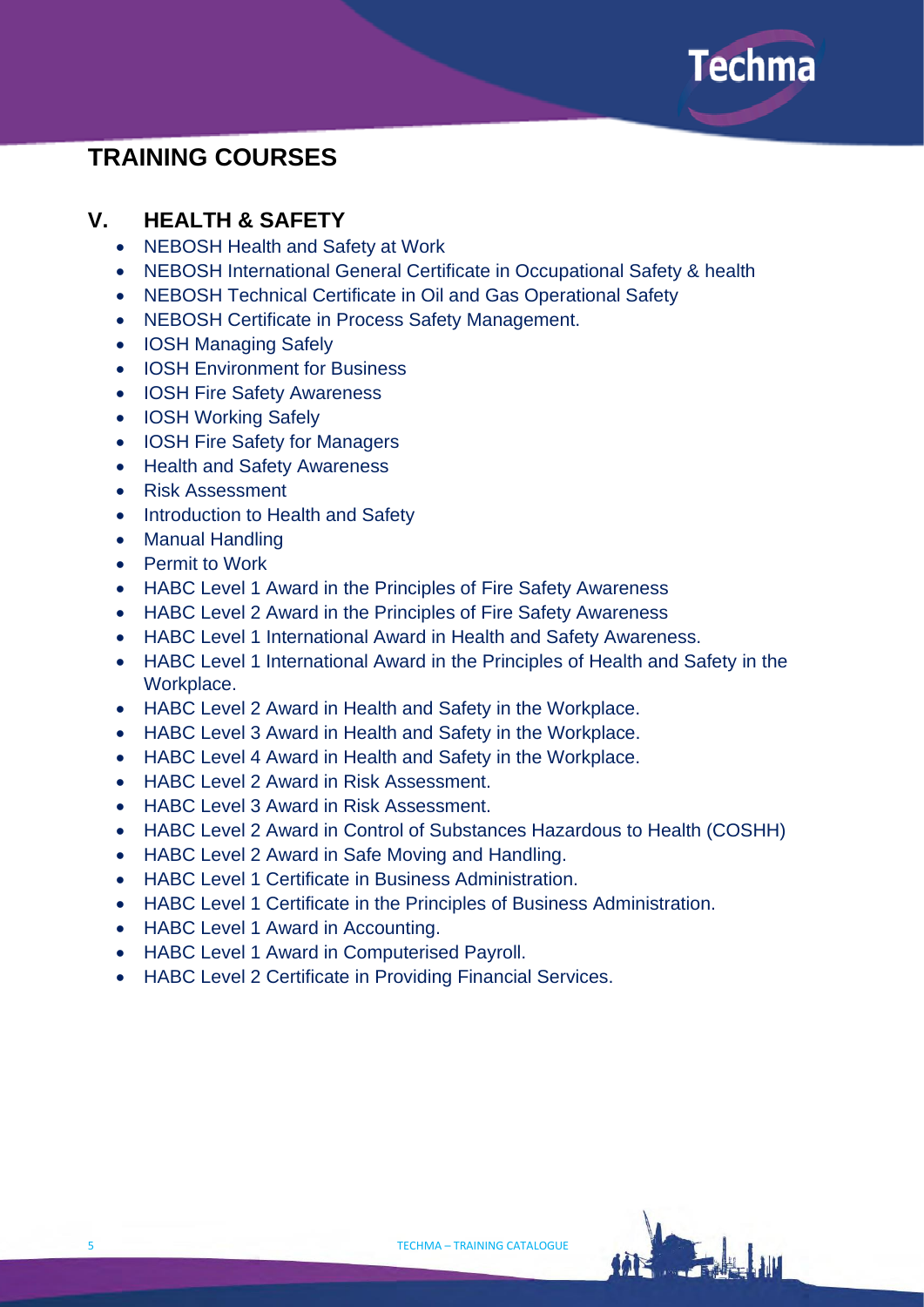

# **EMERGENCY RESPONSE & RESCUE – JOIFF ACCREDITED TRAINING.**



### **H2S Awareness - 1 day course.**

Designed to give the attendees the knowledge and skill to fully understand what they are required to do in the event of an H2S alarm.



#### **Breathing Apparatus Wearers Course.**

This course is designed for personnel who are to be employed as full time or part time members of an Emergency Response Unit. The Breathing Apparatus Wearers Course is designed to train personnel who have little or no knowledge of wearing breathing apparatus, to be competent to attend any emergency where breathing apparatus is required to sustain life.

### **Confined Space Working and Casualty Extrication - 5 days course.**

Designed to give those attending the required knowledge and skills to successfully carry out rescue procedures within a Confined Space, in safety, as part of a trained Emergency Response Unit.



**JOIFF** 

#### **Fire Team Member - 5 days course.**

Designed to give the attendees the knowledge and skills to perform as a member of an operational fire team and effectively contribute to the overall efforts of the team in a safe and competent manner.



#### **Fire Team leader - 5 days course.**

Designed to give the attendees the knowledge and skills to perform as the leader of an operational fire team operating within an industrial emergency response unit.



#### **Train the Trainer - 5 days course.**

This programme will provide a depth of personal insight enhancing your ability to confidently deliver a training course that fully engages the learners. In line with the principles being taught, the programme is learner focused. You will benefit from Techma's extensive experience and knowledge of training and learning from your own experiences

### **Incident Command and Control course - 10 days course.**



This course provides students an interactive programme built upon the principle that all operational personnel who may be required to assume a command role within the Incident Command System (ICS) will undertake formal command training and assessment commensurate with their role.

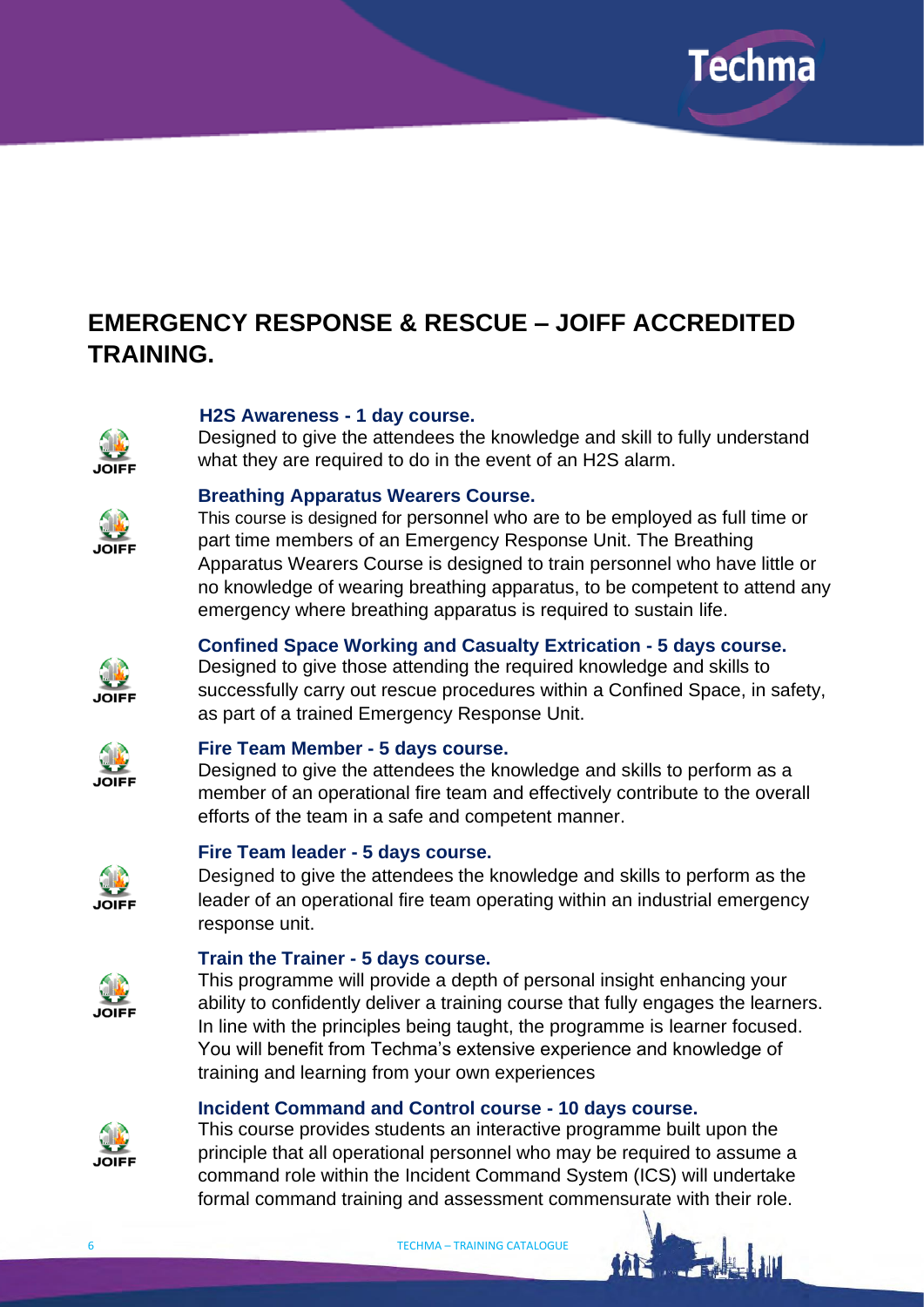

Those who successfully complete the course will have a full understanding of Incident Command and thus be competent to manage incidents at all levels of attendance.

#### **Deputy Fire Team Leader course – 10 days course.**



This course is designed to afford the opportunity to Industrial Fire Fighters to gain promotion to the role of Deputy to the Fire Chief. The course offers organisations the opportunity to replace Ex-Pat personnel with local nationals who have gained experience as Team Member and Team Leader and is deemed competent to take the step toward Fire Chief. The course gives accredited training in Haz Mats Awareness, Train the Trainer and Incident Command.

# **EMERGENCY RESPONSE & RESCUE – JOIFF ACCREDITED TRAINING, CONTINUED.**



#### **Hazardous Materials Awareness course - 2 days' course.**

Designed to provide attendees with the necessary knowledge, skills, understanding and experience to attend incidents involving hazardous materials, to bring them to a successful conclusion or manage them in a safe and effective manner, until the arrival of an Officer who possesses a higher level of knowledge and experience in the field of hazardous materials.



**Standard Operating Procedures and Risk Assessment - 5 days course.**

Designed to provide candidates with the ability to develop Standard Operating Procedures (SOP) from the use of Risk Assessment, specific premises, activity, and hazard information. At the completion of the course the candidate will be able to appropriately structure and produce SOPs for their organisation

### **Firefighting and Rescue in High Rise Buildings - 5 days course.**

This course is designed to give the candidate extensive information on the complexities of dealing with fires in High-Rise Buildings and to demonstrate best practice in the rescue of those persons who may require assistance to leave the affected property, as safely as circumstances permit.



 $IOIF$ 

#### **Hazardous Materials Command Course - 1 days course.**

This course is designed for operational personnel who may manage incidents involving hazardous materials, either in the initial stages awaiting specialist support or for those situations where additional support is not required. The Hazardous Materials Command Course consists of two distinct modules both of which must be completed before the delegate can be fully prepared for attending hazmat incidents.

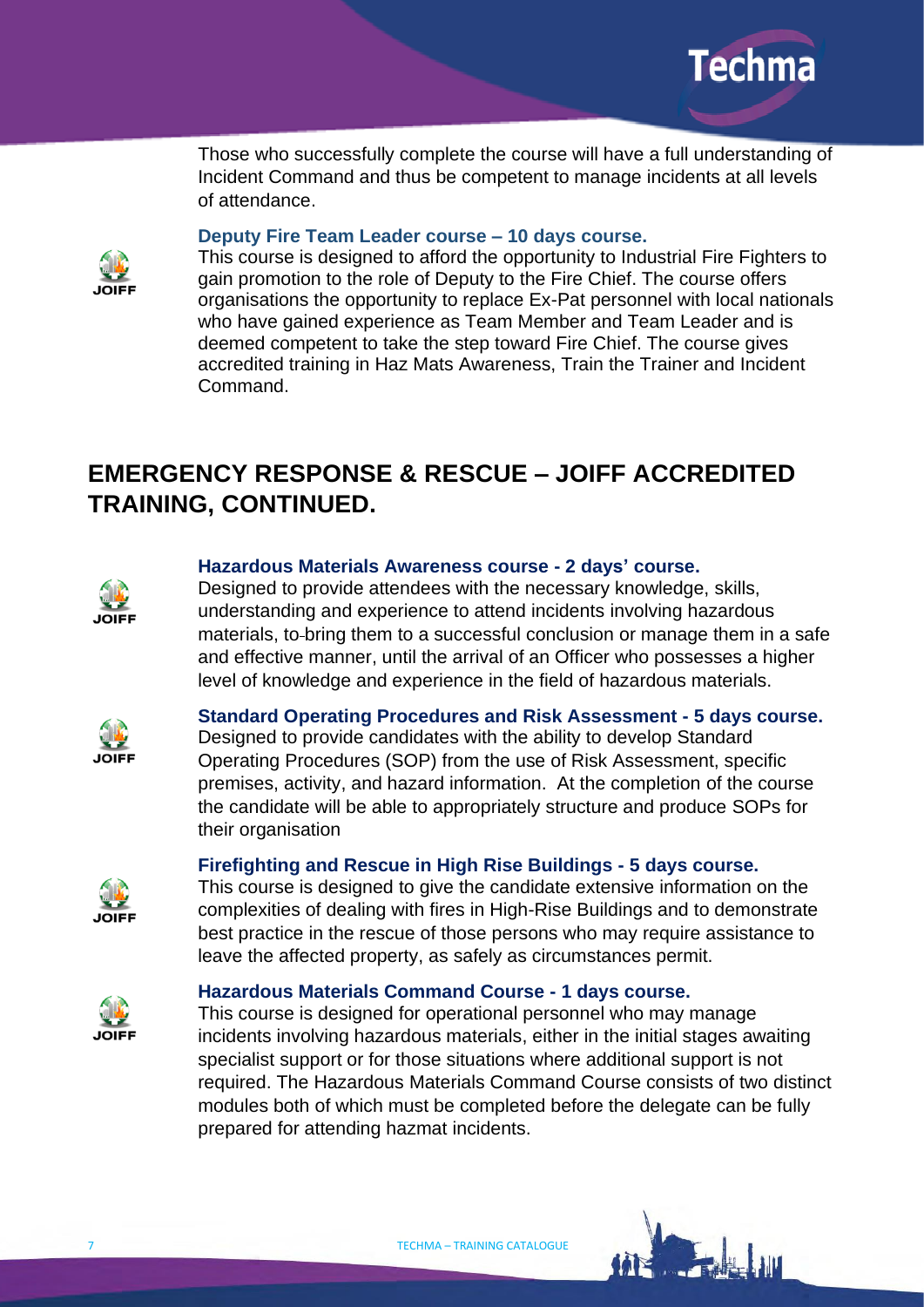



#### **Fire Safety Foundation Course - 5 days course.**

This course provides the knowledge and understanding of basic fire safety principles and addresses the technical, legislative, and practical skills required to provide a sound foundation for further learning. The Foundation modules provide a basic knowledge of fire safety as well as providing a gateway to the more technical modules which will support the development of the fire safety inspecting officer.

# **HEALTH AND SAFETY ACCREDITED COURSES.**



#### **IOSH Working Safely - 1 day course.**

To improve the safety culture within an organisation by giving individuals a good understanding of their health and safety responsibilities and teaching them how to keep themselves and others safe at work. This course is ideal for Foremen, and Team Leaders and provides a sound introduction to health and safety.



#### **IOSH Managing Safely - 4 days course.**

Designed to assist managers to the get up to speed on the practical actions they need to take and gain the knowledge and tools to tackle the safety and health issues they're responsible for. The course covers legal requirements and demonstrates the company commitment to health and safety.



#### **IOSH Environment for Business - 1 day course.**

In one day, managers will learn how business can engage with and effectively manage the environmental aspects of their activities. Environment for Busines*s* makes a compelling case for incorporating environmental management as a central aspect of business



iosh

#### **IOSH Fire Safety Awareness - 0.5 day course.**

Everyone at work has a duty to prevent fires. A fire safety culture is based on a shared set of positive attitudes, knowledge, perceptions and beliefs about fire prevention and fire protection. This course helps provide a basis for developing a culture of fire safety and prevention among the workforce.

#### **IOSH Fire Safety for Managers - 1 day' course.**

A sustainable, workplace, fire safety culture is based on a shared set of positive attitudes, knowledge, perceptions and beliefs about fire prevention and fire protection. An important step to achieving such a culture is to get the buy-in of managers, supervisors, and team leaders.

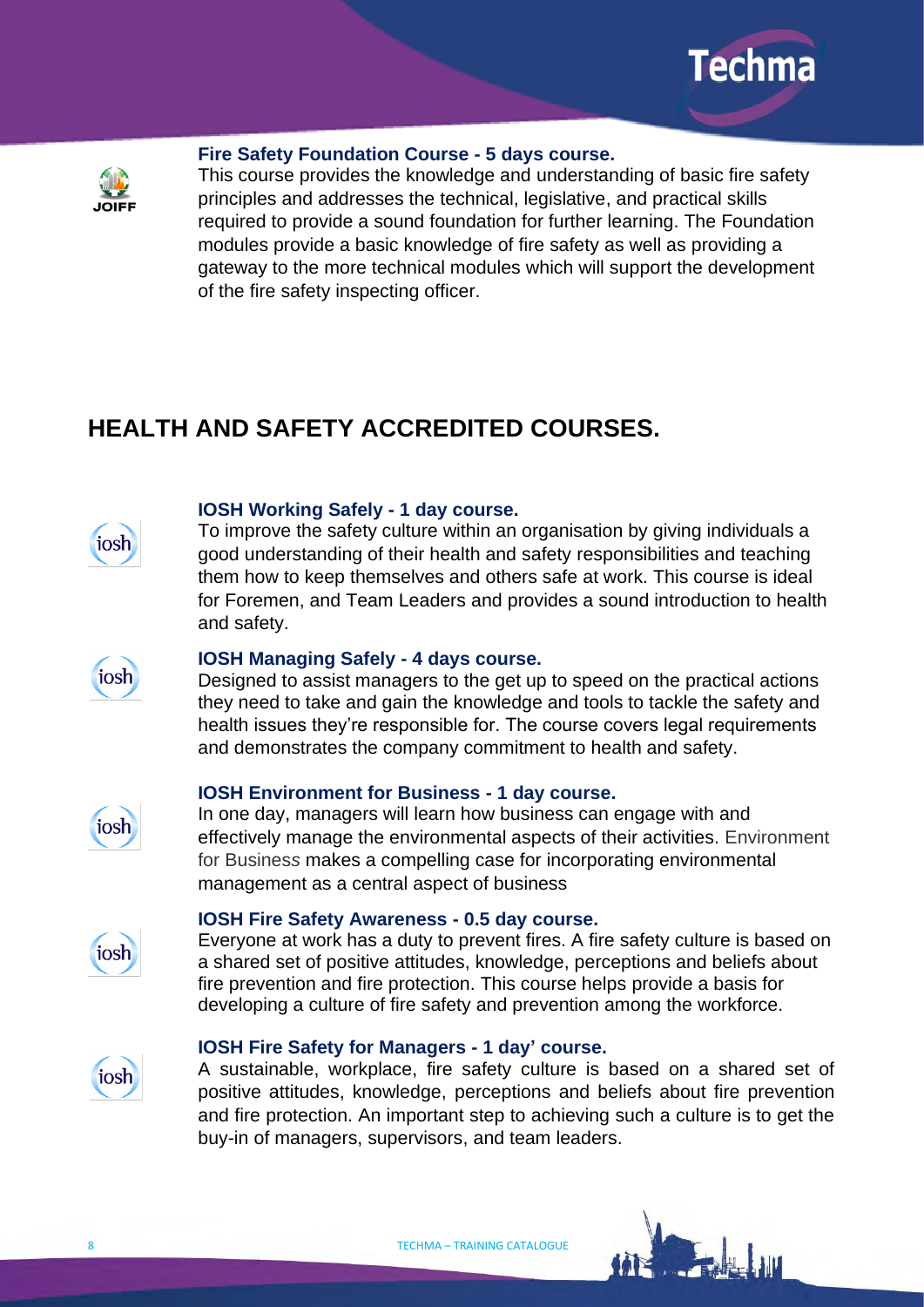



#### **NEBOSH Health and Safety at Work - 4 days course.**

Very popular course designed to give students the necessary knowledge and information to allow them to fully understand the issues, hazards and control that is needed to ensure a safe working environment. The course is ideal for those with first-line responsibility for health and safety on site.



### **NEBOSH International General Certificate in Occupational Safety & Health - 10 days course.**

The National General Certificate in Occupational Health and Safety (NGC) was launched in 1989 and is recognised around the world. There are now over 200,000 people worldwide who have passed this qualification. The qualification looks at general workplace issues and can be applied in many sectors. The syllabus has been developed by NEBOSH following extensive consultation with key stakeholders, notably Learning Partners, employers, standards-setting organisations, past and present learners, and subject experts.

# **NEBOSH Technical Certificate in Oil and Gas Operational Safety – 6 days course**

This qualification is designed specifically for those with safety responsibilities in the oil and gas industry. The qualification focuses on international standards and management systems, enabling students to effectively discharge workplace safety responsibilities both onshore and offshore.



nebosh **Accredited Centre** 1115

#### **NEBOSH Certificate in Process Safety Management – 5 days course.**

This process safety management qualification is the result of the unique collaboration which combines the advanced technical 'high hazard' expertise of HSE with NEBOSH's ability to deliver strong vocational OSH qualifications. This qualification is designed to equip delegates with a broad understanding of the accepted principles and recognised industrial practices for the management of process risk. This will ensure that they can recognise and contribute to the control of process safety hazards.

# **COURSES ACCREDITED BY HIGHFIELD ABC.**



#### **The HABC Level 1 Award in the Principles of Fire Safety Awareness – 4 hours course.**

This course is designed to give all staff, particularly new starters in any workplace, a basic understanding of fire safety. Learners gaining this qualification will know that fire safety is the responsibility of everyone in the workplace with recognition of the contribution they may have to prevent the starting and spread of fires



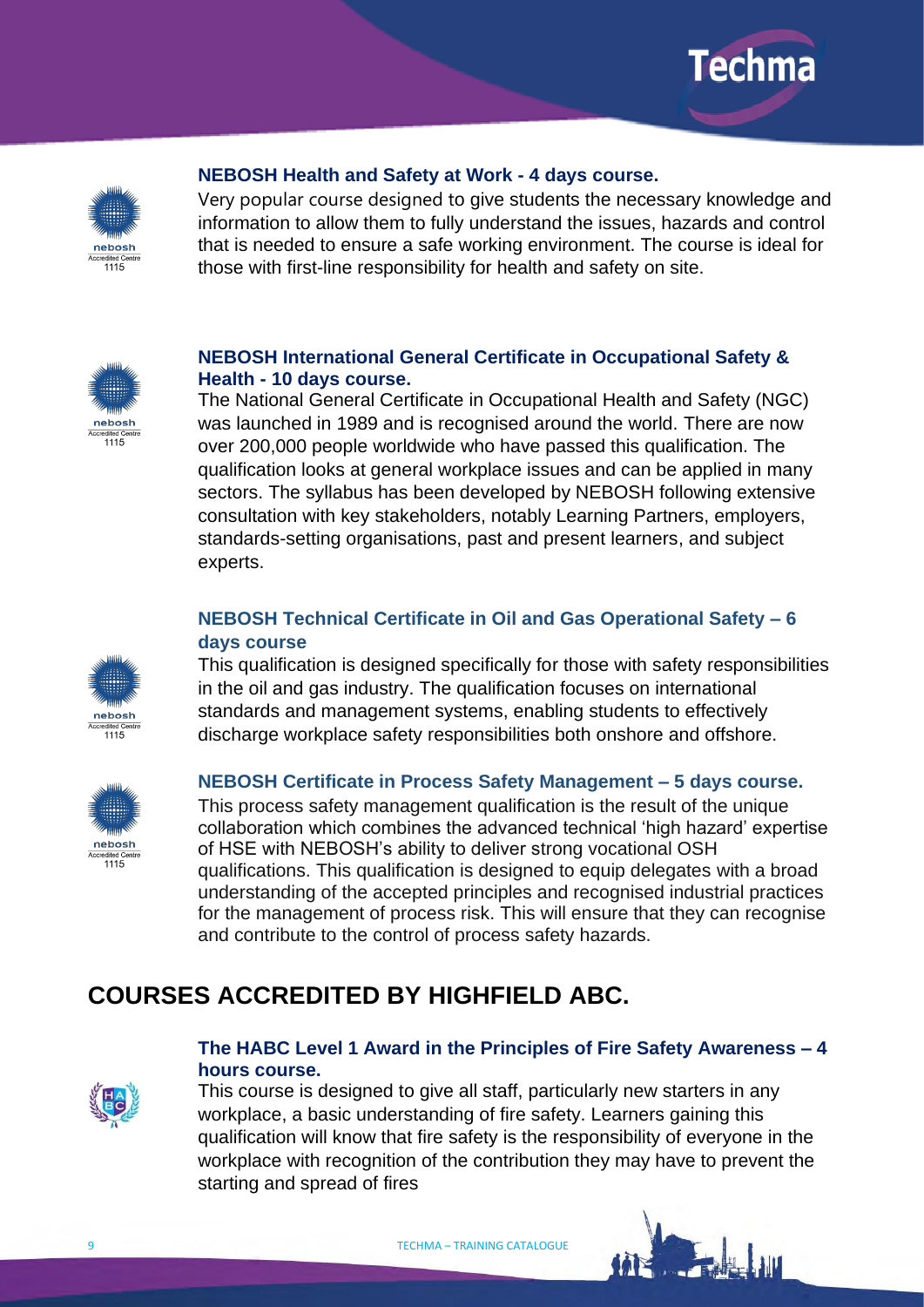



**HABC Level 2 Award in the Principles of Fire Safety – 6 hours course.**

This qualification has been developed for anyone involved in the management of fire safety in the workplace. This could include managers, supervisors, team leaders, fire wardens (marshals) and staff working in any area where there is a potential risk of fire. The topics covered include how fires are caused in the workplace, the fire triangle, hazards during or after a fire, means of escape, fire-fighting equipment and systems, employee and employer duties, fire risk assessments and the role of the fire wardens.

# **HABC Level 1 International Award in Health and Safety Awareness – 24 hours course.**

The qualification provides learners with an understanding of the main responsibilities of employees and employers with regards to health and safety, as well as an understanding of how the workplace can affect health and safety**.** The objective of this qualification is to support a role in the workplace, providing learners with an awareness of the hazards and risks within their working environment. It is also suitable for learners who are preparing for employment where health and safety can be applied to their learning environment.

# **HABC Level 1 International Award in the Principles of Health and Safety within the Workplace – 4 hours course.**

This qualification is designed for those learners either currently working or those returning or starting work and wishing to gain a nationally recognised qualification in health and safety. The qualification provides learners with an understanding of the main responsibilities of employees and employers with regards to health and safety. It also provides an understanding of how the workplace can affect health and safety.

# **HABC Level 2 Award in Health and Safety in the Workplace – 10 hours course.**

This qualification provides learners with an understanding in the responsibilities of employers and employees, the benefits of good health and safety, steps to a risk assessment and how they can reduce accidents, near misses and ill-health, typical hazards and controls in a workplace, common causes of accidents, near misses and ill-health, emergency procedures and the importance of recording accidents, near misses and ill-health.

# **HABC Level 3 Award in Health and Safety in the Workplace – 4 day course.**



This qualification is aimed at learners already working in the capacity of supervisor, manager, or team leader and those who are preparing to start work at this level. Topics covered include legislation, the benefits of using a safety management system, the principles of risk assessments, hazards, and risk control methods.





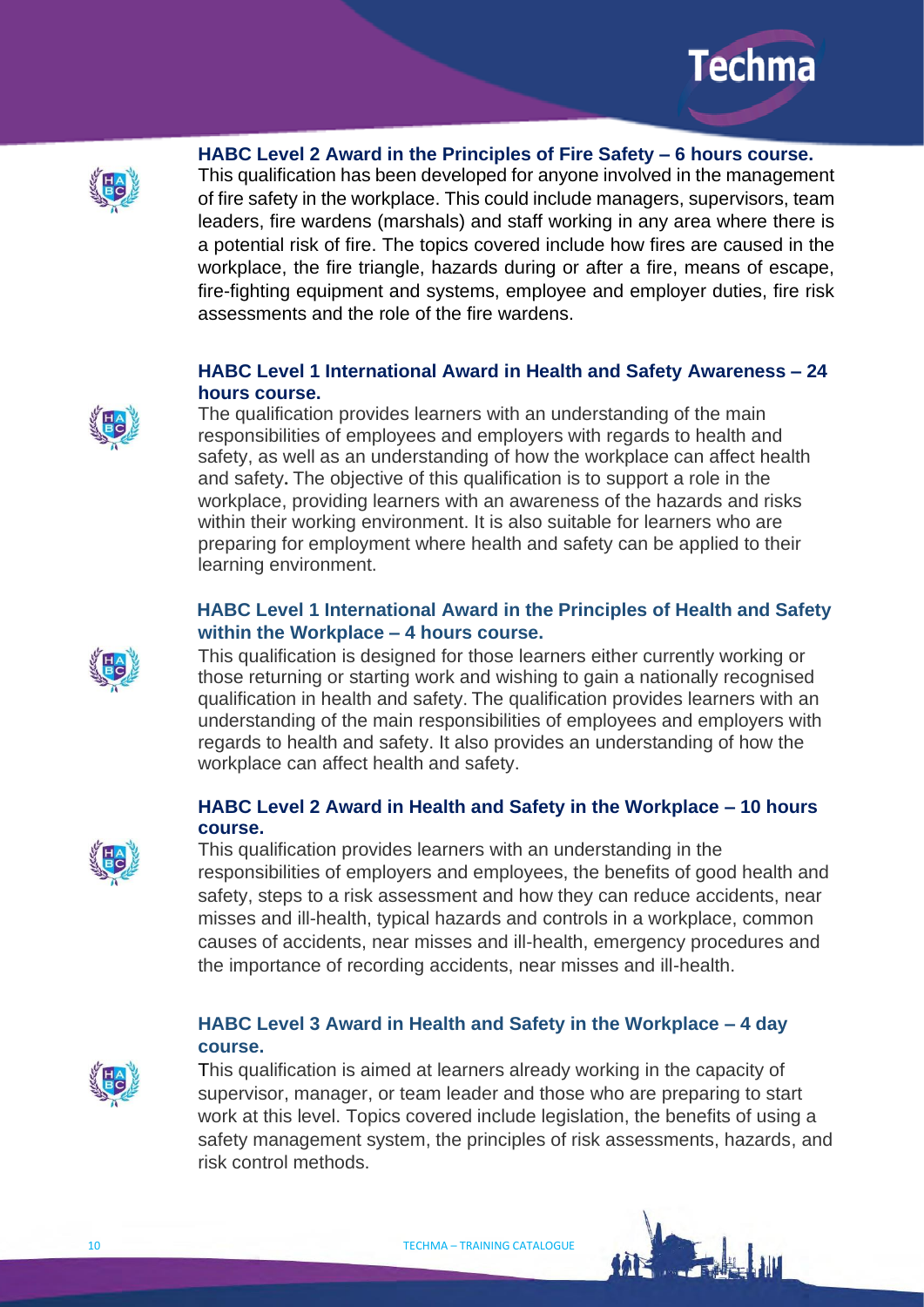

# **HABC Level 4 Award in Health and Safety in the Workplace – 12 day course.**



This qualification is aimed at learners currently working, or preparing to work, as supervisors and managers with a direct responsibility for health and safety management. Subjects covered include duties and responsibilities, health and safety policies, developing and implementing risk assessments and safe systems of work and incident investigation.



#### **HABC Level 2 Award in Risk Assessment – 1 day course.**

The course is designed to introduce the principles of risk assessment. It covers why risk assessments are necessary, the legal requirements relating to them and simple processes for carrying them out. It is suitable for learners working in any environment who need to be more risk aware by raising their knowledge of risk in the workplace and basic steps they can take to control it.

#### **HABC Level 3 Award in Risk Assessment – 3 day course.**

This qualification has been developed for those who have a responsibility to conduct risk assessments at low-risk premises. Topics covered include the importance of health and safety in the workplace, the principles of risk assessment, the relationship between hazard and applying the hierarchy of control, to control risk.



#### **HABC Level 2 Award in the Control of Substances Hazardous to Health – 1 day course.**

This qualification is aimed at individuals who work in an environment where it is likely they will come into contact with hazardous substances. This includes workplaces in areas such as manufacturing, cleaning, healthcare, transport, utilities, and office environments. Topics covered include the law relating to hazardous substances in the workplace, how risk assessments contribute to the safe use of hazardous substances in the workplace and the precautions and procedures necessary to ensure that risks associated with hazardous substances are properly controlled.



#### **HABC Level 2 Award in Safe Moving and Handling.**

This qualification has been developed specifically for those who are starting work or returning to work in roles that involve the moving and handling of items or those who need to enhance their knowledge of this subject to perform their duties safely.

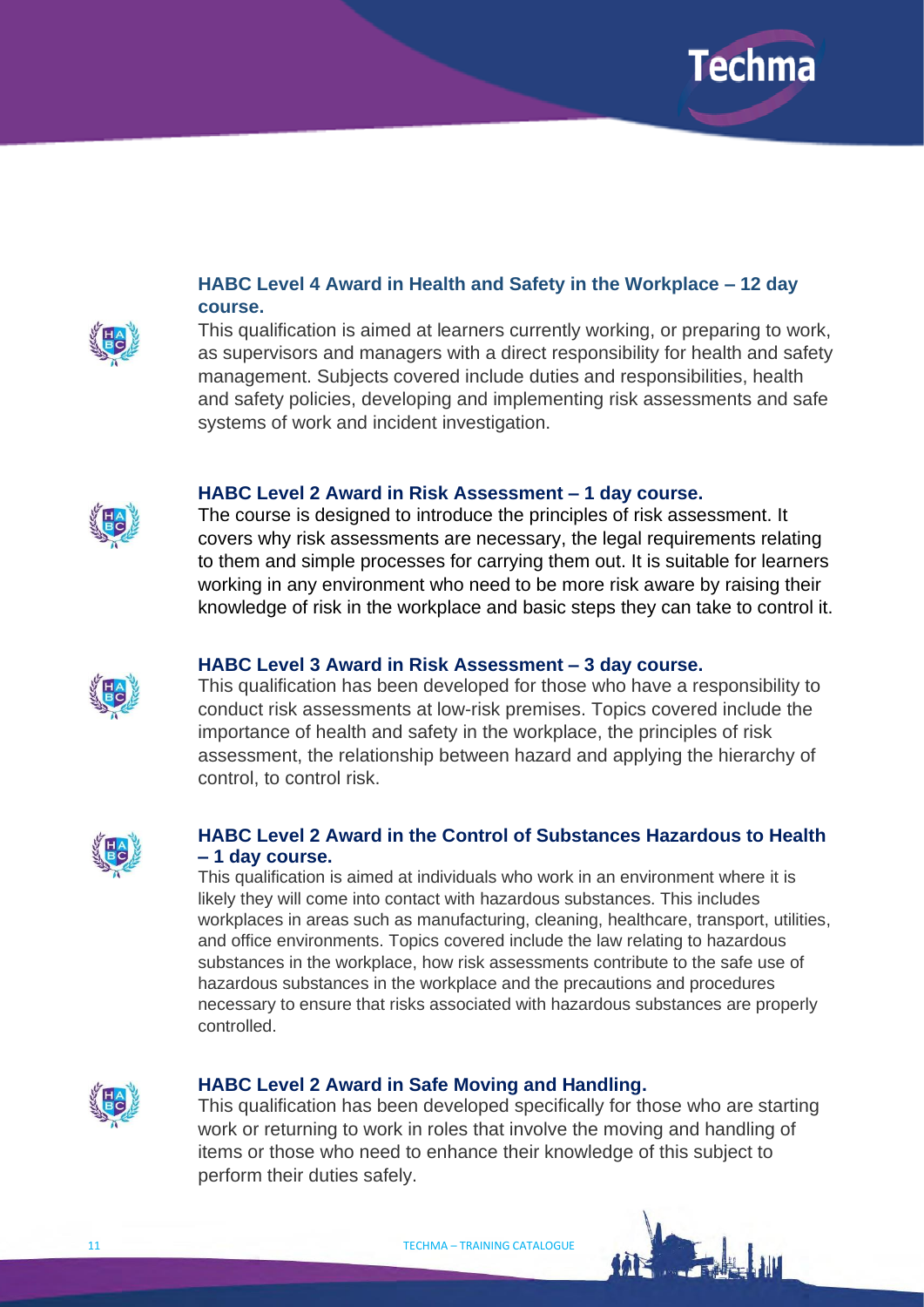



# **HABC Level 1 Certificate in Business Administration - two week course plus Guided Learning Hours.**

This qualification is aimed at individuals who may be new to working within a business and administration role and wish to improve their knowledge and understanding of the topics it covers. It is designed for learners who work in a variety of work environments and sectors.



### **HABC Level 2 Certificate in the Principles of Business Adsministration one week course plus Guided Learning Hours.**

This qualification is aimed at individuals who may be new to working within a business and administration role and wish to improve their knowledge and understanding of the topics it covers. It is designed for learners who work in a variety of work environments and sectors.



### **HABC Level 1 Award in Accounting - two week course.**

This qualification is aimed at individuals who are seeking to gain basic accountancy skills to support job applications. It is also suitable for learners who would like to progress onto higher level accountancy qualifications.



### **HABC Level 1 Award in Computerised Payroll - two week course.**

This qualification is aimed at learners who are seeking to further their payroll skills to support job applications. It is suitable for learners who are new to payroll and computerised payroll processing. The qualification can be taken by learners preparing to enter employment or by those who are already in employment.

# **HABC Level 2 Certificate in Providing Financial Services - two week course.**



This Level 2 qualification is aimed at individuals wishing to gain a nationally recognised qualification in providing financial services. Learners can choose from 8 different pathways which are:

- Pathway A Banking and building society accounts
- Pathway B Customer payments for financial products and services
- Pathway C General insurance
- Pathway D Investment operations
- Pathway E Life, pensions, and investments
- Pathway F Financing and credit
- Pathway G Administration for financial planning and/or mortgage intermediaries or
	- Pathway H Debt collections

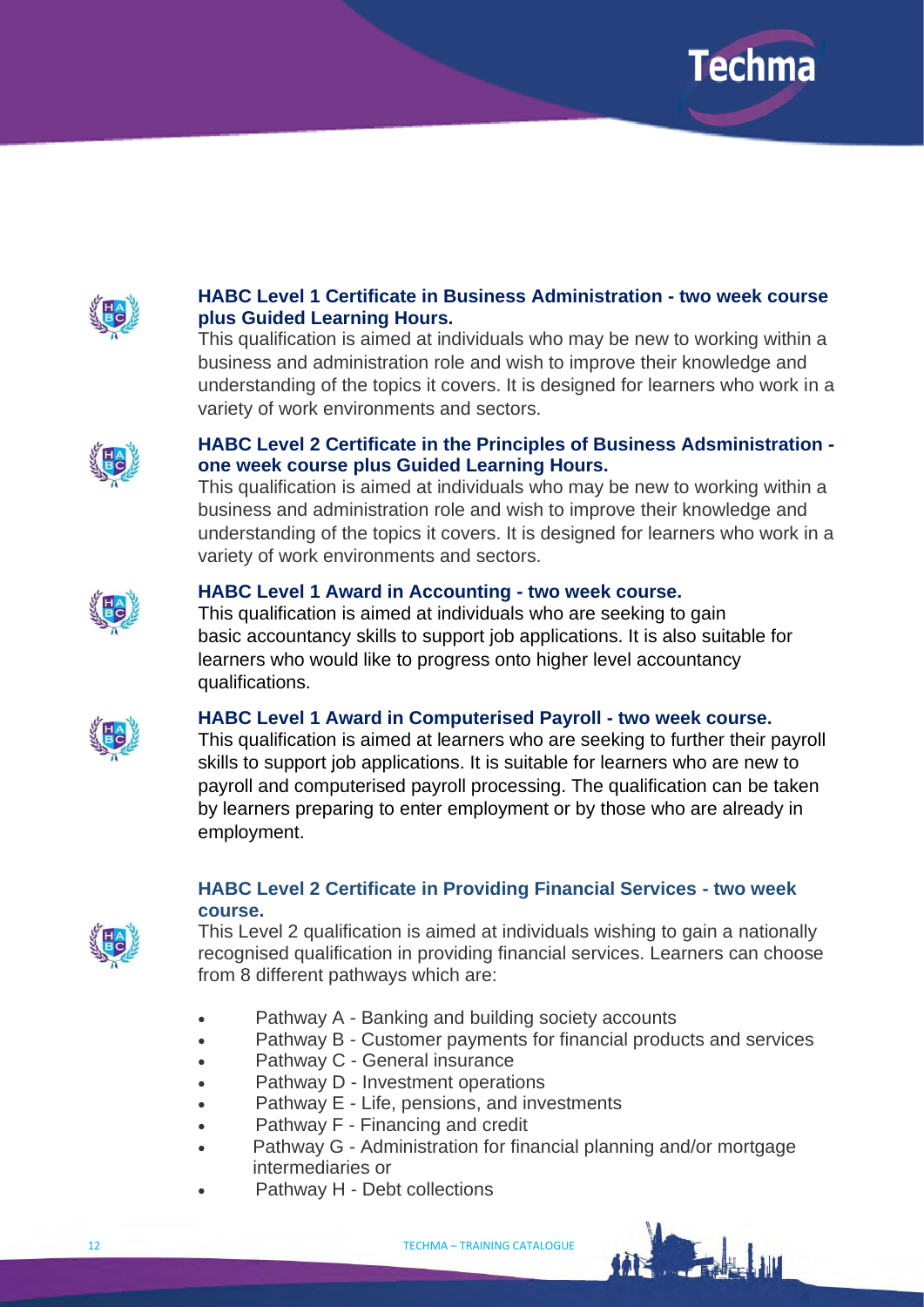

It forms the competency element of the Intermediate Apprenticeship in Providing Financial Services or can be delivered on a stand-alone basis.

# **NON-ACCREDITED COURSES DELIVERED BY TECHMA.**



#### **Fire Safety Risk Assessment- 4 days' course.**

This course is designed to give attendees a broad understanding of workplace fire safety issues that reviews and adds to their existing knowledge, a detailed understanding of the fire risk assessment process and an awareness of current fire safety legislation.

# **Techma**

**Techma** 

#### **Fire Safety Foundation – Theory - 10 days course.**

This course provides the knowledge and understanding of basic fire safety principles and addresses the technical, legislative, and practical skills required to provide a sound foundation for further learning.

#### **Fire Safety Foundation – Practice - 10 day course.**

This course follows on from the theoretical general principles of fire safety introduced on the Fire Safety Foundation – Theory course and concentrates on the practical application of skills required for the role of Fire Safety Inspecting Officer.

#### **Risk Assessment - 5 day course.**

**Techma** 

This course provides students with a systematic review of the work activities undertaken as part of the business, looking at what could cause harm, and deciding on suitable control measures to prevent accidents or serious incidents occurring.

#### **Introduction to Health and Safety - 5 day course.**

This course is designed to furnish participants with a good basic knowledge and understanding of Occupational Safety and Health (OSH), outlining what is required to provide a safe place of work and conform to legislation.

#### **Manual Handling - 5 day course.**



**Techma** 

This course is designed to give attendees the knowledge, skills and understanding required to enable them to carry-out Manual Handling Risk Assessments to ensure all activities undertaken within the workplace are carried out as safely as possible

#### **Permit to Work - 1 day course.**



This course is designed to give attendees the knowledge, skills and understanding to comply with the formal management systems that are in place to control high risk activities.

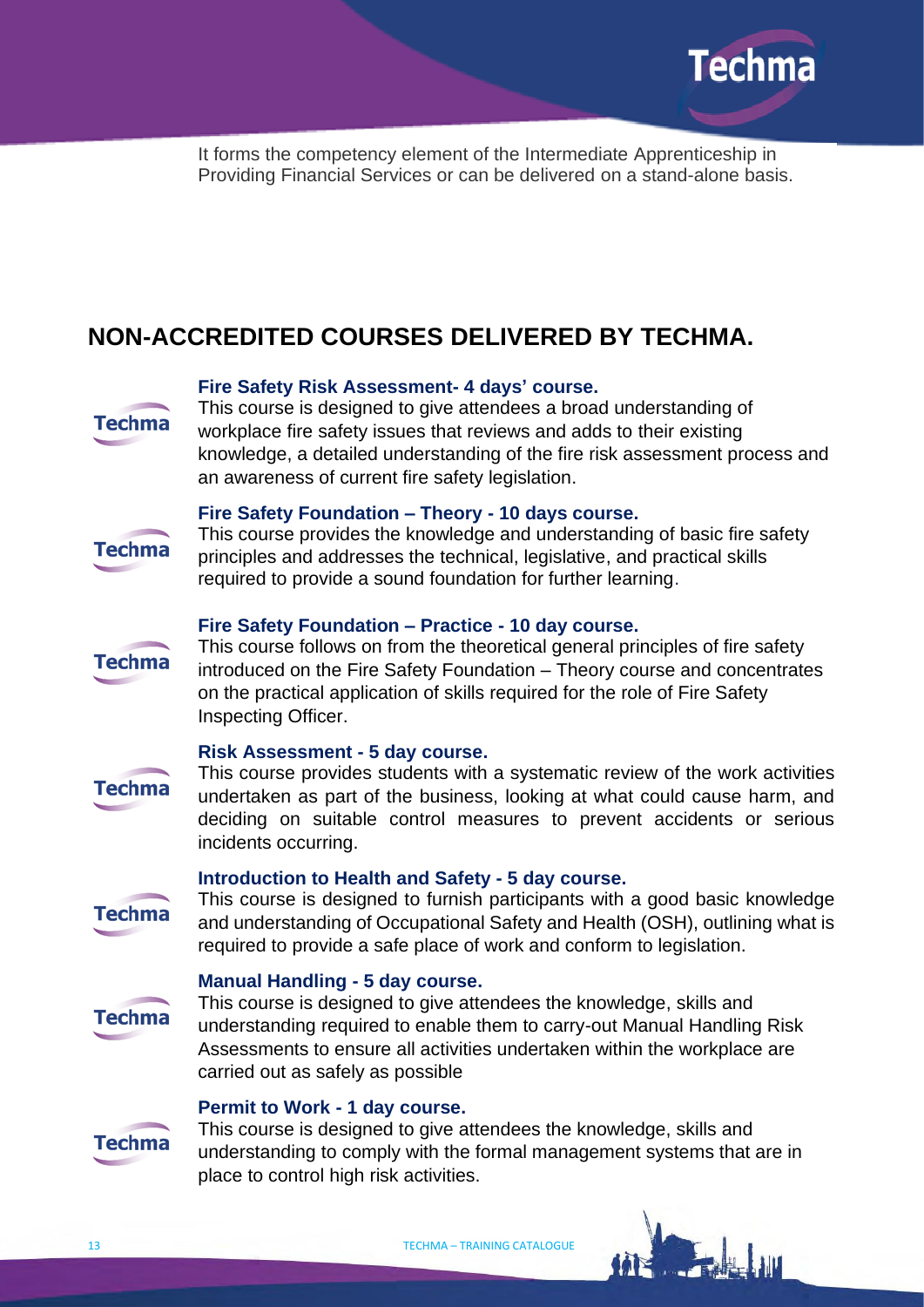

#### **Site induction - 4 hours course.**



Designed to provide attendees with site specific knowledge of all issues pertaining to health, safety, and the environment that they will need to ensure they are able to work safely on site. The course is designed for all employees and some visitors depending upon their length of stay and the role they take whilst on site.

#### **Construction Safety - 2 day course.**

**Techma** 

This course is designed to Team Leaders and Foremen the knowledge, skills and understanding required for them to ensure the safety of the personnel under their responsibility. The course also provides underpinning knowledge for those who wish to progress onto higher level courses within health and safety.

#### **Fire Warden - 1 day course.**



This course is designed to assist the employer in meeting the legal requirements to ensure the protection of workers in serious and imminent danger (such as in the event of fire) by having enough competent persons to implement the established procedures.

#### **Fire Marshall - 1 day course.**



This course is designed to train personnel to carry out specific duties in the case of fire to ensure the employer can meet international legal requirements. Duties may include organising evacuations, fire drills and the use of portable fire-fighting equipment.

# **Techma**

**Basic Fire Awareness - 0.5 day course.**

This course is designed to provide selected workers with the ability to utilize the firefighting means at their disposal, after having recognized the type of fire at hand and after having assessed that it is safe to take remedial action.

#### **International Recruit Development – 12 week course.**



This course is designed for Civil Defence and industrial firefighters who require the best possible training for their emergency response teams. Based upon the UK Recruit Firefighter Development course, the training ensures successful candidates can operate to the highest professional standards in all aspects of rescue and firefighting.